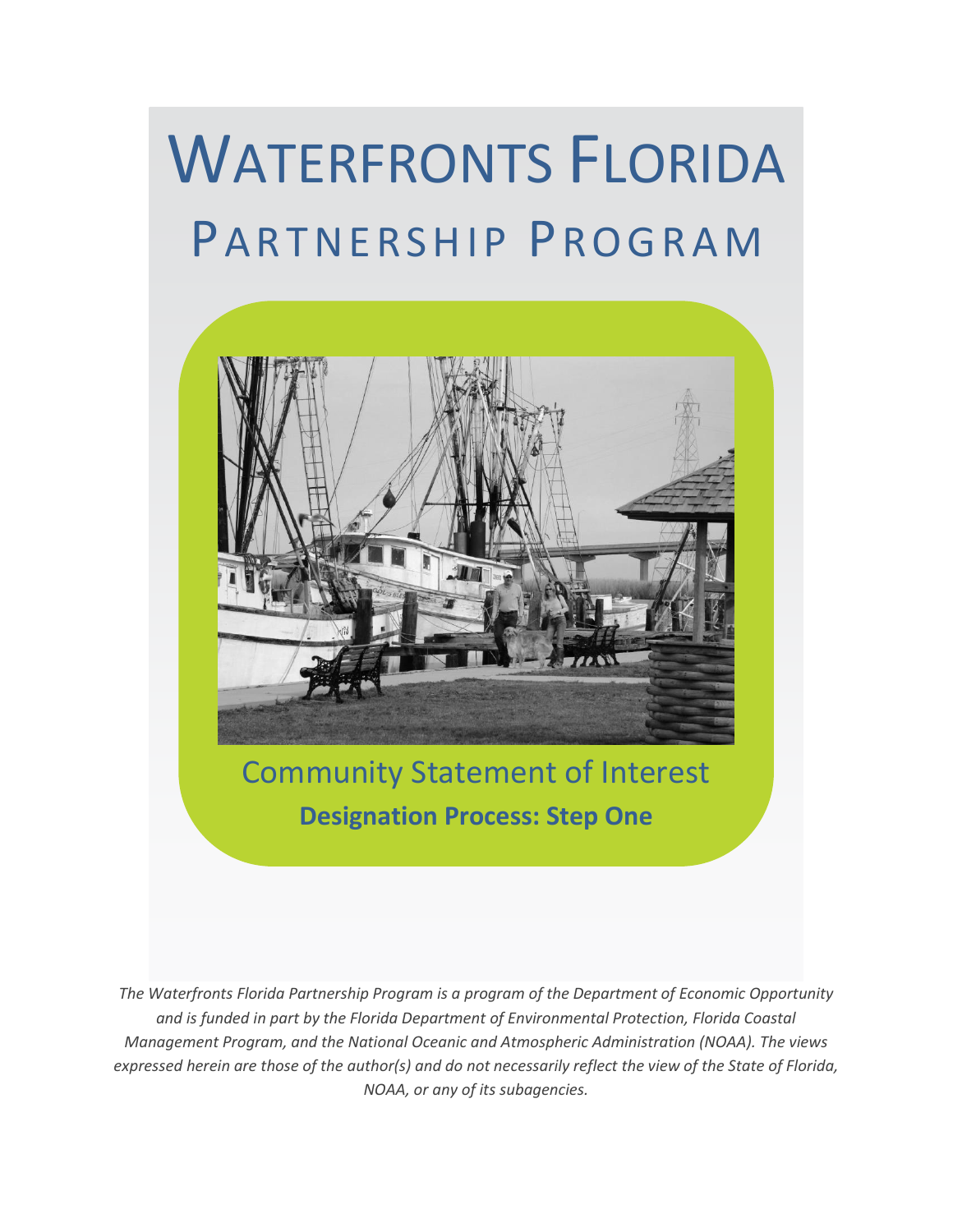#### <span id="page-1-0"></span>*WELCOME TO THE WATERFRONTS FLORIDA NETWORK!*

Working waterfronts are critical to Florida's economy, culture, and heritage. The Waterfronts Florida Program works with communities to protect and enhance contemporary waterfronts through planning. By forming a local Waterfronts Florida Partnership, your community joins a state-wide collaborative effort to protect Florida's waterfront resources though addressing the following priority areas:

- **Public access to the waterfront area;**
- **Hazard mitigation;**
- **Environmental and cultural resource protection; and**
- **Enhancement of the viable traditional economy or economic restructuring, as feasible.**

There are three main steps a community must take in order to receive designation as a Waterfronts Florida Community. The first step is to get buy-in and support from the community, build your Waterfronts Florida Partnership Committee, and submit a Statement of Interest. Next, a community must assess its existing capacity and inventory needs, and finally a community must complete a vision and implementation plan that details the future work efforts. This document addresses step one getting buy-in and support from the community. These three documents should work together and become the plan for your community when completed.

Building local interest in Waterfronts revitalization and stewardship is one of main goals of the Waterfronts Florida Program. Recruiting community partners to join the revitalization effort should begin at the outset of the revitalization process and continue through all stages of the planning and plan implementation process.

Your community must create a Waterfronts Florida Partnership Committee (an established organization or core group of individuals committed to coordinating the local program) before creating the vision plan or receiving designation as a Waterfronts Florida Partnership Community. This entity should represent the diversity of perspectives and interests that apply to the local waterfront. The committee must have the ability to oversee development of a community vision and revitalization plan for the proposed waterfront planning area and to oversee the implementation of that plan. At least one member should represent the county or municipal government with jurisdiction. The other members should represent the various interests in the waterfront area including those that are commercial, residential, environmental, cultural, social, etc.

The Waterfronts Florida Program is extremely pleased to have the opportunity to work with your community. The Program, given authority in [Florida State Statute 342.201](http://www.leg.state.fl.us/Statutes/index.cfm?App_mode=Display_Statute&Search_String=&URL=Ch0342/SEC201.HTM&Title=-%3e2008-%3eCh0342-%3eSection%20201#0342.201) is committed to its mission to assist with the overall improvement of Florida's waterways and waterfronts through building local partnerships.

If you have any questions about this statement of interest or the Waterfronts Program, please do not hesitate to contact me at [Julie.Dennis@deo.myflorida.com](mailto:Julie.Dennis@deo.myflorida.com) or 850-717-8478.

Thanks!

fulie A Dennie

Julie A. Dennis Waterfronts Florida Program Coordinator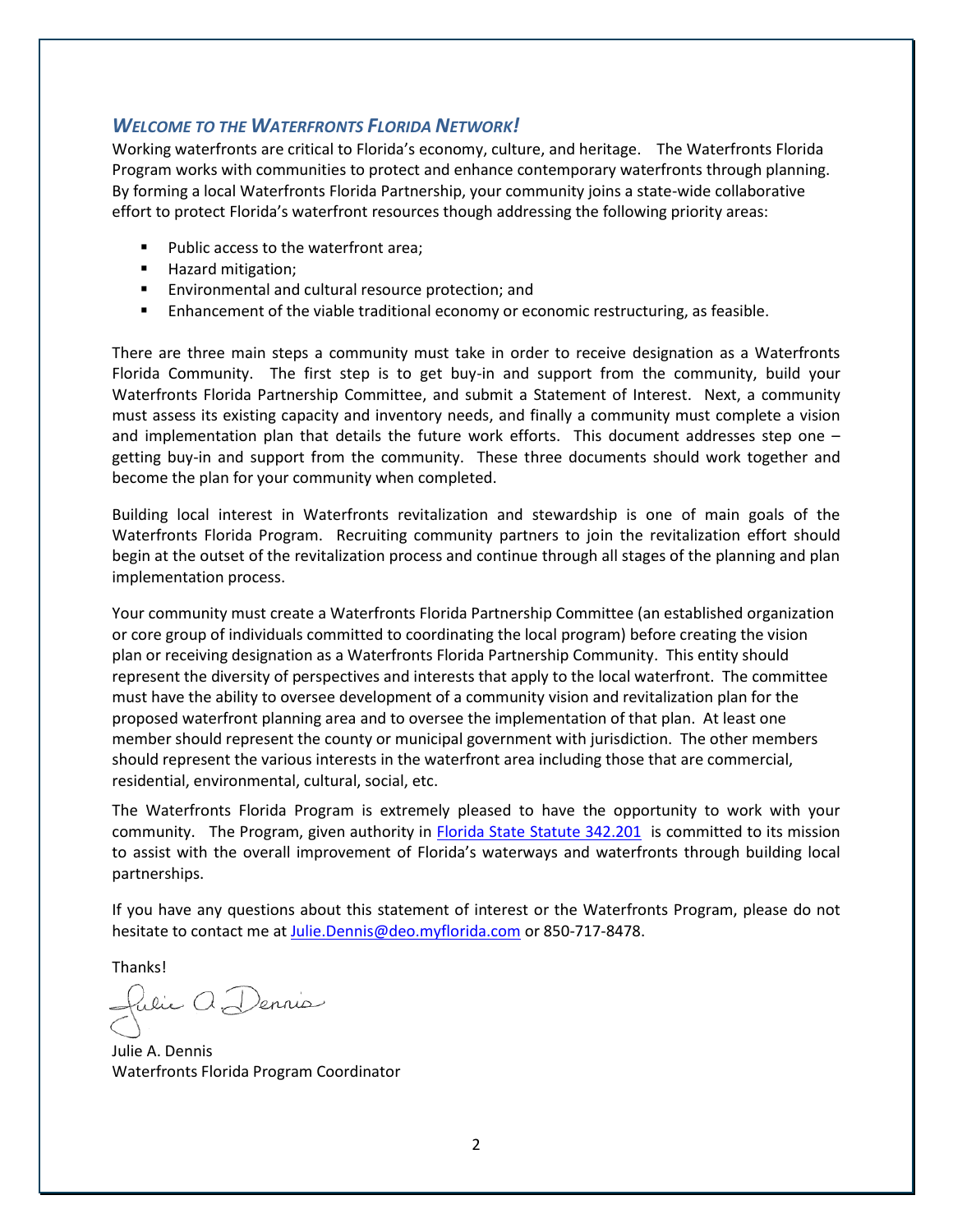## Contents

| The following sections must be included in the Community Statement of Interest: 5 |  |
|-----------------------------------------------------------------------------------|--|
|                                                                                   |  |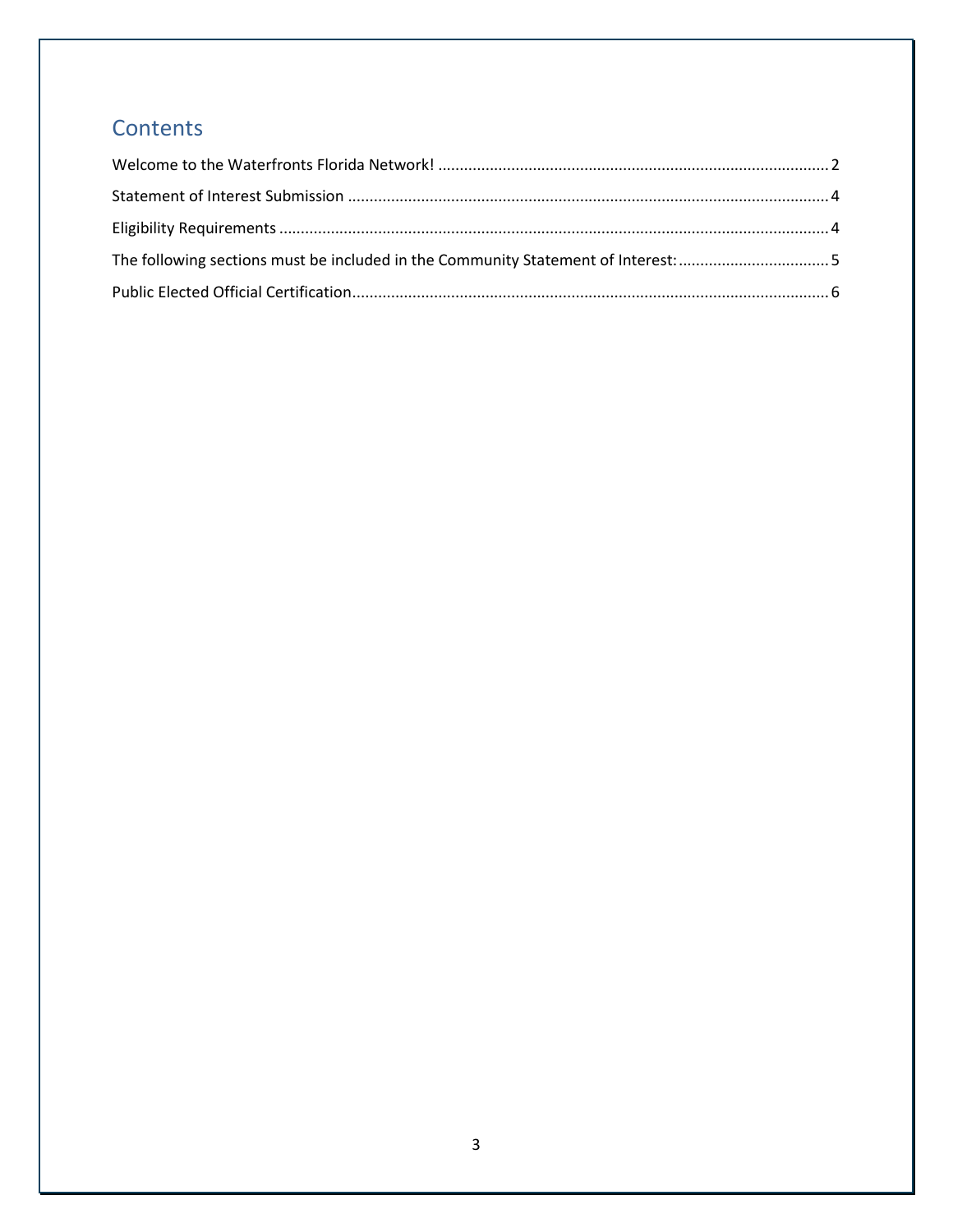#### <span id="page-3-0"></span>**Statement of Interest Submission**

The Community Statement of interest should be submitted to:

Attention: Julie Dennis Waterfronts Florida Program Coordinator Department of Economic Opportunity Division of Community Development 107 E. Madison Street Tallahassee, FL 32399-4120

<span id="page-3-1"></span>Electronic submissions are acceptable as well: [julie.dennis@deo.myflorida.com.](mailto:julie.dennis@deo.myflorida.com)

#### **Eligibility Requirements**

Applicants must meet the criteria set out below to be eligible for designation as a Waterfronts Florida Partnership Community:

- The applicant must be:
	- A municipal or county government; or
	- A local nonprofit organization or other similar organization participating with the county or municipal government (nonprofit organizations must demonstrate a good working relationship with local government staff and officials);
- **The community must be a coastal community with a coastal element in the local government** comprehensive plan;
- **The community must recognize the waterfront as a special place and be committed to developing** policies that encourage the preservation of recreational and commercial working waterfronts;
- The community must have staffing or funding resources to support a local Waterfronts Florida program manager for at least two years upon designation. The community must also be able to fund travel expenses for the program manager to attend training and other meetings associated with the program. Communities are strongly urged to utilize full-time managers; however, if a community cannot provide a full-time manager, the applicant needs to sufficiently demonstrate that the program will still be a success with a part-time manager.
- The community must create a Waterfronts Florida Partnership Committee by the time of inventory with members representing the broad interests of the waterfront area and at least one member representing the county or municipal government. The community should maintain the Waterfronts Florida Committee in order to remain active in the program;
- The designated waterfront area cannot include a major, deep-water port, i.e., it cannot generate more than \$5 million annually in operating revenues; and
- The designated waterfront area should be contiguous, a manageable size, and have a common identity, focusing on its waterfront location.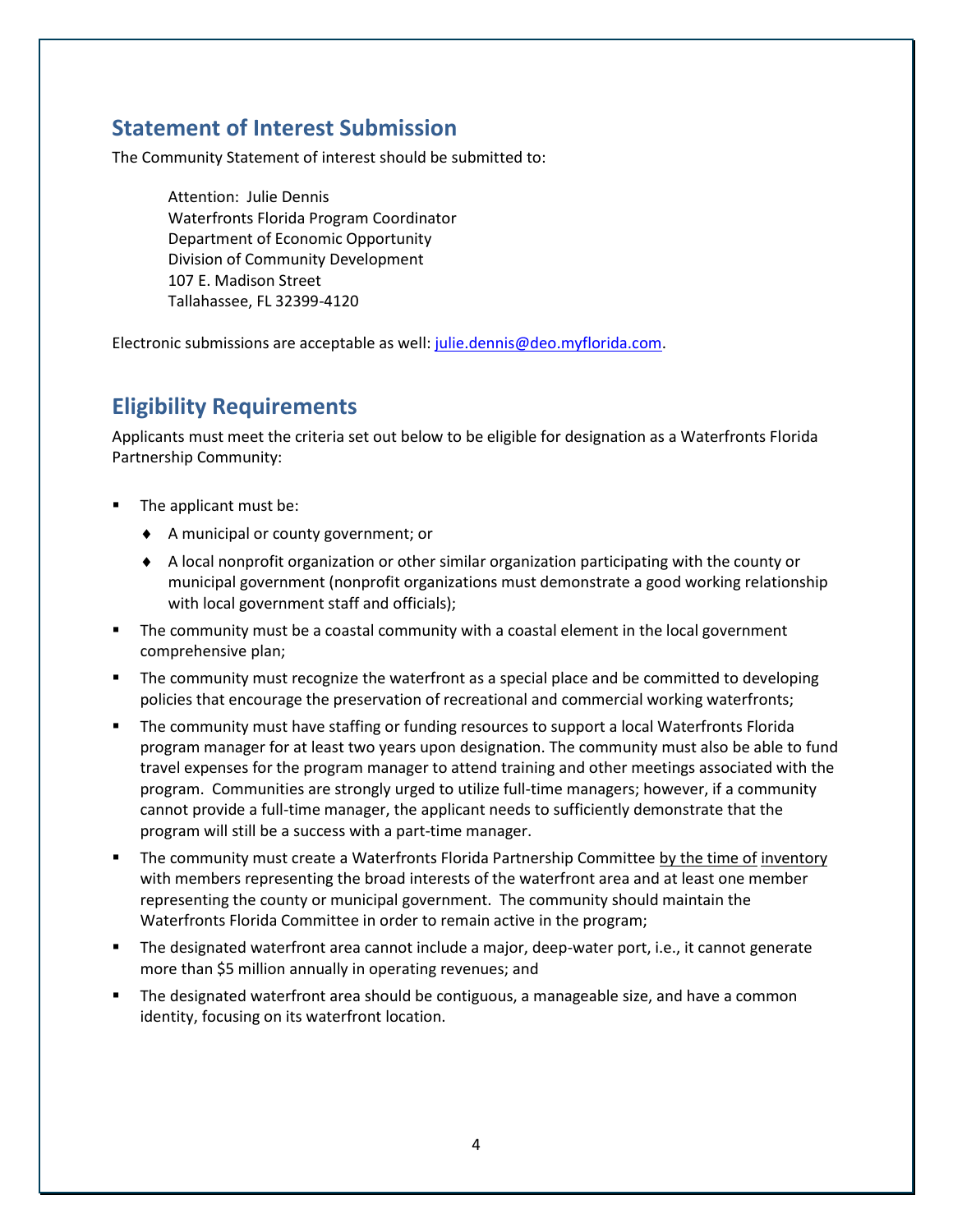#### <span id="page-4-0"></span>**The following sections must be included in the Community Statement of Interest:**

1. Applicant Contact Information. Please identify a contact person for the planning process. The following information should be identified:

- Name of City or Town
- **-** County
- **Mailing Address**
- **Point of Contact for Planning Process** 
	- o Name/Title
	- o Organizational Affiliation
	- o Phone number
	- o Email Address

If the applicant is not a county or municipal government, please provide the following:

- **Mission statement of the applicant organization;**
- **Description of the organization's status [incorporated,**  $501(c)(3)$ **, and has "active status" with** the Florida Department of State, Divisions of Corporations.];
- Date organization was established;
- **Proof of partnership with the local government, including the following:** 
	- $\circ$  A description of how the proposed Waterfronts Florida Partnership's activities will be coordinated with local government processes;
	- $\circ$  A description of the local government offices that are involved with the Partnership;
	- o A resolution from the local government specifying support for working with the nonprofit organization on the local Waterfronts Florida Partnership (Appendix B);
- **Statement explaining why the applicant is interested in leading this revitalization effort;**
- Details on activities and projects that the organization has accomplished in the last three years;

2. Current Activities within the community. Describe who is currently leading the effort to establish the Waterfronts Florida Partnership Committee.

3. Provide a list of likely committee members and indicate their affiliation, such as the local governmental office, organization or constituency, or private interest they represent. Attach any statements from committee members who have already committed to serving on the committee supporting the application and confirming their participation on the committee.

4. Complete the Public Elected Official Certification or adopt a local resolution that includes the components of the certification and commits the city/county to the Waterfronts Florida Partnership (see attached form).